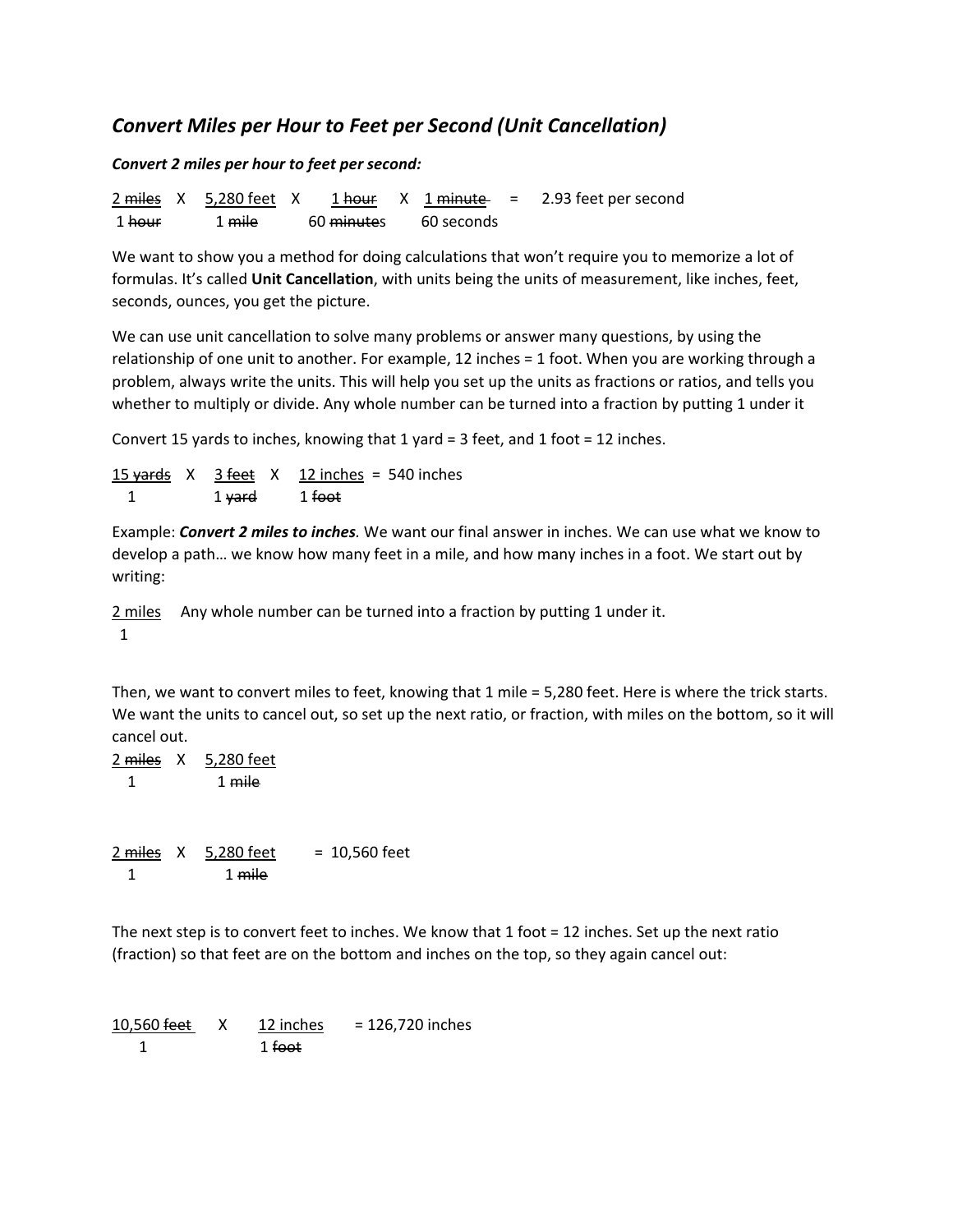We just converted 2 miles to inches. We broke apart the problem so you can see the steps. To get the big picture, write the conversion like this:

2 miles X 5,280 feet X 12 inches = 126,720 inches. 1 1 mile 1 foot

To make sure you have it set up right, cancel out the units (mile on the top to match one on the bottom, and feet on the top, matching another on the bottom). You end up with the correct unit, inches. For this problem, you can even do the math in just a few steps: 2 X 5,280 X 12 = 126,720 inches. The top numbers (numerators) are multiplied, and we divide by the bottom numbers (denominators). Since we have only 1s on the bottom (denominator), we don't have to do any division. Any number divided by 1 = that number.

Next, we'll set up a unit cancellation problem where we need to do some division, as well. Some useful conversions to keep in mind: 1 mile = 5,280 feet. 1 hour = 60 minutes. 1 minute = 60 seconds

## *Convert 2 miles per hour to feet per second:*

 $2 \text{ miles}$  X  $5,280 \text{ feet}$  X  $1 \text{ hour}$  X  $1 \text{ minute}$  = 2.93 feet per second 1 hour 1 mile 60 minutes 60 seconds Convert 12 yards to inches, knowing that 1 yard = 3 feet, and 1 foot = 12 inches.  $12 \text{ yards}$  X  $3 \text{ feet}$  X  $12 \text{ inches}$  = 432 inches 1 1 yard 1 foot **Practice:** Solve the following states and the following states of the states of the states of the states of the states of the states of the states of the states of the states of the states of the states of the states of the states of 1. 3 hours = \_\_\_\_\_\_\_\_\_\_\_ seconds 2.  $2.5 \text{ yds} = \_ \_ \_ \_ \}$  inches 3. 14 mi = \_\_\_\_\_\_\_\_\_\_\_\_\_ feet 4. 63,360 feet = \_\_\_\_\_\_\_\_\_ miles 5. 1,160 yards = \_\_\_\_\_\_\_\_\_\_ inches

**Answers:** 1. 10,800 seconds 2. 90 inches 3. 73,920 ft 4. 12 miles 5. 41,760 inches.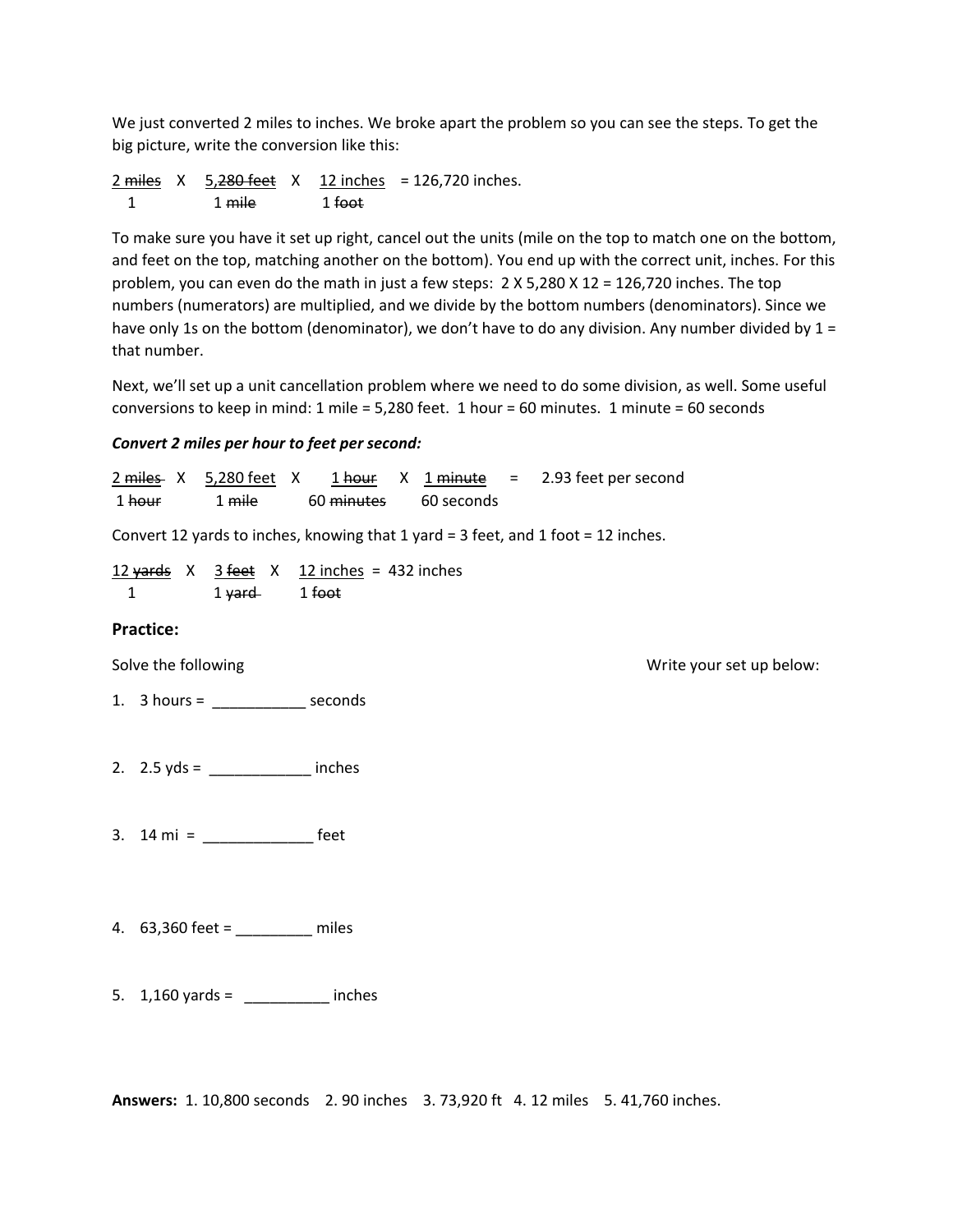*You can use proportions and unit cancellation when you have to convert sq. ft. to acres. The label rate is 3 oz. of pesticide per 1,000 sq. ft. How much pesticide is needed to treat 2.5 acres?* 1 acre = 43,560 sq. ft. Set up the problem by putting acres and sq. ft. in the problem so they cancel each other out, giving the answer in ounces.

2.5 acres  $X$   $\frac{43,560 \text{ sq. ft.}}{1 \text{ acre}}$   $X$   $\frac{3 \text{ ounces}}{1,000 \text{ sq. ft.}}$  = 326.7 ounces

You can use proportions and unit cancellation to convert from acres to sq. ft. *The label rate is 3 quarts of pesticide per acre. How many fluid ounces do you need to treat 4,200 sq. ft.?* Set up the problem by putting sq. ft. and quarts in the problem so they cancel each other out, giving the answer in ounces. 1 qt = 32 fluid ounces.

4,200 sq. ft.  $X$   $1$  acre  $X$   $3$  quarts  $X$   $32$  ounces = 9.3 ounces<br>43,560 sq. ft.  $1$  acre  $1$  quart

You can use unit cancellation to convert ounces per minute, collected while calibrating equipment, to gallons per minute. *Suppose you collect an average of 67 ounces in one minute from the nozzles on your sprayer. What does that equal in gallons per minute?* Set up your equation in ratios (proportions) so that ounces cancel each other out, giving you the result in gallons per minute. 1 gallon = 128 fluid ounces.

| 67 ounces X | 1 gallon   | $=$ 0.52 gallons |
|-------------|------------|------------------|
| 1 minute    | 128 ounces | 1 minute         |

*How many acres can you treat with a 300-gallon spray tank, if the application rate is 20 gallons per acre?* Set up your equation so that gallons cancel out, giving you the answer in acres per tank.

| 300 gallons | 1 acre     | $= 15$ acres |
|-------------|------------|--------------|
| 1 tank      | 20 gallons | 1 tank       |

## **Practice:**

- 1. *If you travel 440 feet in 30 seconds, what is your speed in miles per hour?*
- 2. *A sprayer is calibrated to deliver 2.5 gallons per minute. You can spray 1 acre in 20 minutes. How many gallons per acre did you apply*?
- *3. You put 2 gallons of water in a 4 gallon backpack sprayer. After spraying a 100-square foot test area, you must add 15 ounces of water to refill the tank to the 2-gallon mark. At this application rate, how much liquid will you need to treat an area that measures 75 by 100 feet?*

**Answers:** 1. 10 mph 2. 50 gpa 3. 1,125 oz or 8.79 gal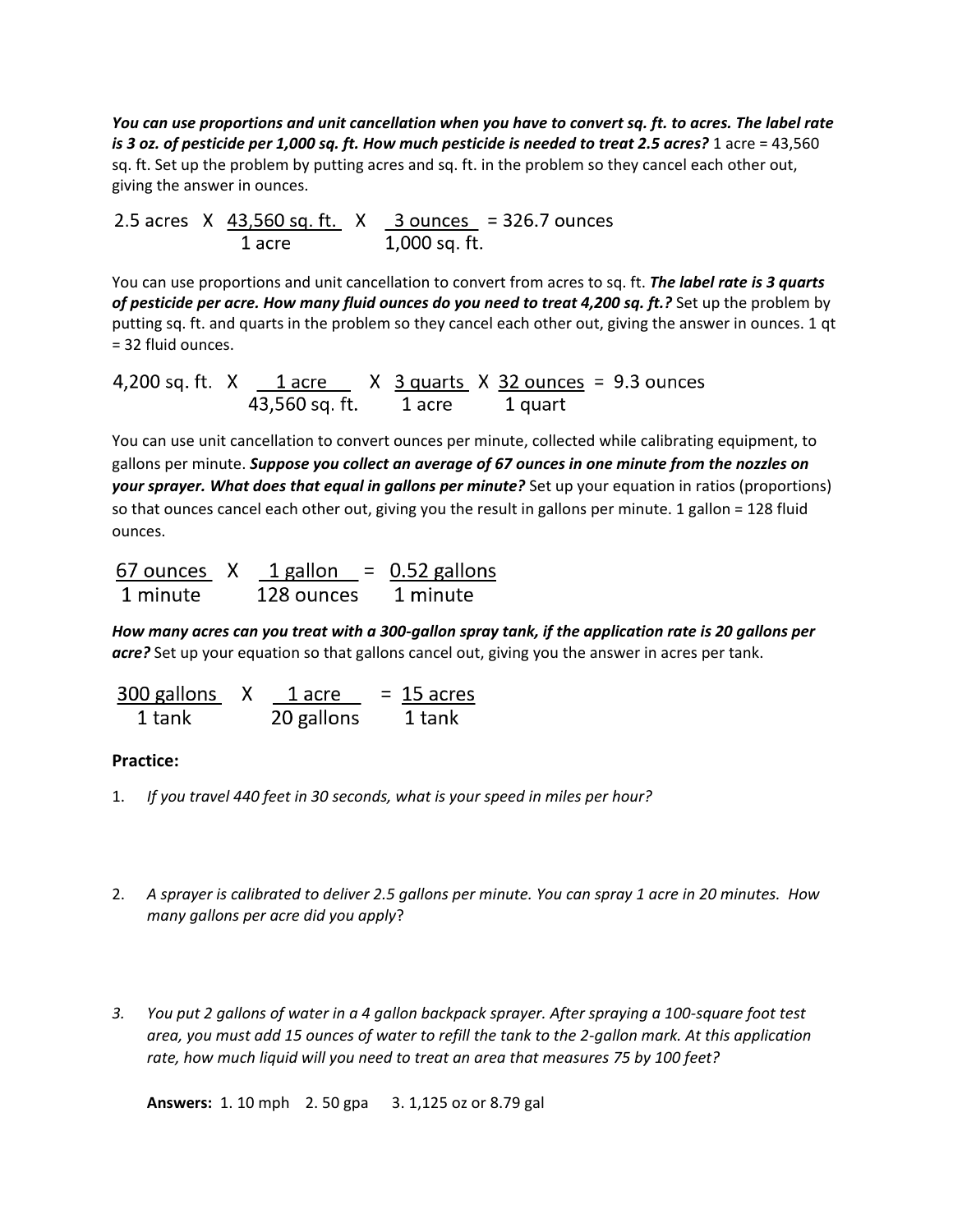Liquid formulations such as emulsifiable concentrates (EC) and flowables (F) will give the amount of a.i. as the weight in pounds a.i. per gallon of product. A 4EC product will have 4 pounds a.i. in each gallon. This information is given in the ingredient statement, stating, "This product contains 4 pounds of active ingredient per gallon."

*A 2.5-gallon container of a 4EC product has how many pounds of a.i.?* Set up your equation so that gallons cancel out (on top and bottom) and you end up with gallons.

2.5 gallons  $X \frac{4 \text{ pounds a.i.}}{1 \text{ gallon}} = 10 \text{ pounds}$ 

**Practice:**

*1. A 1-gallon container of a 5EC product has how many pounds of a.i.?*

*2. A 5-gallon container of a 2EC product has how many pounds of a.i.?*

*3. A 1-gallon container of a 2 EC product has how many pounds of a.i.?*

*4. How many pounds of active ingredient are in a 5-gallon container of Atrazine 4L***?**